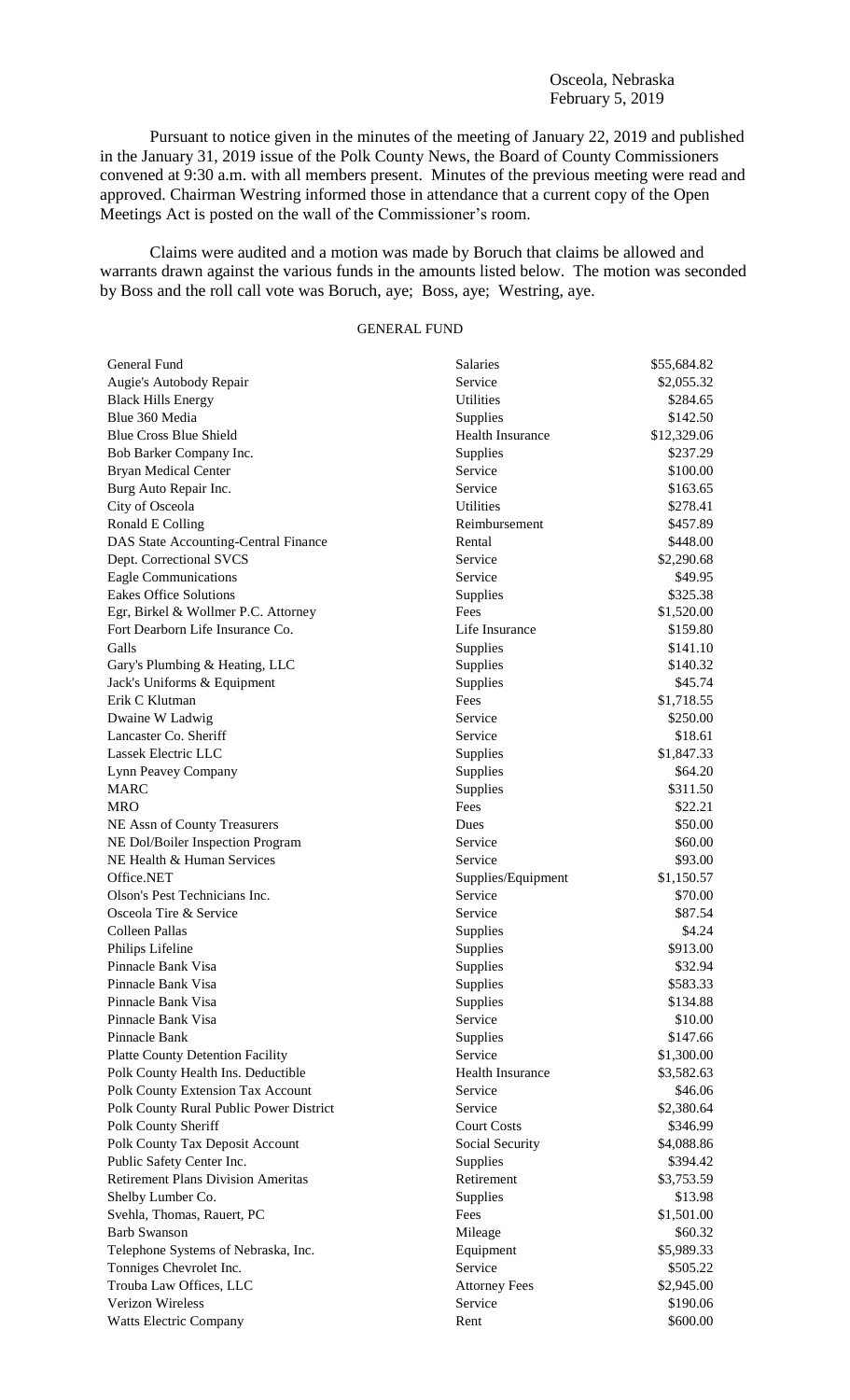#### ROAD FUND

| Road Fund                                 | <b>Salaries</b>         | \$25,009.65 |
|-------------------------------------------|-------------------------|-------------|
| <b>Black Hills Energy</b>                 | Fuels                   | \$205.29    |
| <b>Blue Cross Blue Shield</b>             | <b>Health Insurance</b> | \$4,676.54  |
| Burg Auto Repair Inc.                     | Service                 | \$1,534.00  |
| Carl's Skrap                              | Garbage                 | \$36.00     |
| Caterpillar Financial Services Corp.      | Rental                  | \$3,900.00  |
| City of Osceola                           | <b>Utilities</b>        | \$102.37    |
| City of Stromsburg                        | <b>Utilities</b>        | \$367.72    |
| Ericson Cash Hardware                     | Supplies                | \$69.00     |
| <b>Extreme Glass</b>                      | Parts/Labor             | \$129.50    |
| <b>Filter Care</b>                        | Parts                   | \$21.70     |
| Fort Dearborn Life Insurance              | Life Insurance          | \$82.40     |
| Gary's Plumbing & Heating, LLC            | Supplies                | \$82.90     |
| John Deere Financial                      | Parts                   | \$0.17      |
| Medical Enterprises Inc.                  | Service                 | \$75.00     |
| Osceola Implement & Supply Inc.           | Parts/Supplies          | \$59.36     |
| Overhead Door Co of Columbus              | Repair                  | \$157.50    |
| Polk County Health Ins. Deductible        | <b>Health Insurance</b> | \$1,363.71  |
| Polk County Health Department             | Service                 | \$70.00     |
| Polk County Rural Public Power District   | Service                 | \$272.85    |
| Polk County Tax Deposit Account           | Social Security         | \$1,880.03  |
| <b>Retirement Plans Division Ameritas</b> | Retirement              | \$1,620.65  |
| Strobel Manufacturing Inc.                | <b>Grader Blades</b>    | \$147.00    |
| Village of Shelby                         | <b>Utilities</b>        | \$85.00     |
| Windstream                                | Service                 | \$171.51    |

## SENIOR SERVICES FUND

| Senior Center                             | Salaries                | \$2,612.50 |
|-------------------------------------------|-------------------------|------------|
| Victoria Barr                             | Reimbursement           | \$12.66    |
| <b>Ted Black</b>                          | Mileage                 | \$39.44    |
| <b>Blue Cross Blue Shield</b>             | <b>Health Insurance</b> | \$425.14   |
| Carl's Skrap                              | Service                 | \$35.00    |
| Cash-WA Distributing                      | Supplies                | \$78.55    |
| Kim Chollar                               | Service                 | \$2,623.00 |
| City of Stromsburg                        | Rent                    | \$100.00   |
| Eagle Communications                      | Service                 | \$244.98   |
| <b>Economy Hometown Market</b>            | Supplies                | \$78.42    |
| <b>Terry Fusco</b>                        | Mileage                 | \$62.64    |
| Good Samaritan Society-Osceola            | Service                 | \$975.00   |
| Fort Dearborn Life Insurance              | Life Insurance          | \$9.30     |
| Jackson Service Inc.                      | Supplies                | \$32.67    |
| <b>Midwest Covenant Home</b>              | Service                 | \$215.00   |
| Nebraska VIPS                             | Supplies                | \$7.00     |
| Office.NET                                | Equipment               | \$174.09   |
| Polk County Tax Deposit Account           | Social Security         | \$199.87   |
| <b>Retirement Plans Division Ameritas</b> | Retirement              | \$149.18   |
| Karla Shafer                              | Reimbursement           | \$582.40   |
| William spencer                           | Mileage                 | \$334.08   |
| STR, LLC                                  | Supplies                | \$50.00    |
|                                           |                         |            |

## INHERITANCE TAX FUND

| Fritz Valuation & Appraisal, LLC | Fees                         | \$4,580.00 |
|----------------------------------|------------------------------|------------|
| MIPS Inc.                        | <b>Computer Expenses</b>     | \$453.68   |
| The Moore Group, Inc.            | Fees                         | \$1,188.00 |
|                                  | 911 EMERGNCY MANAGEMENT FUND |            |

| Windstream | Service | \$245.25 |
|------------|---------|----------|
|            |         |          |

# WEED FUND

| City of Osceola                         | <b>Utilities</b> | \$68.66 |
|-----------------------------------------|------------------|---------|
| Constellation New Energy Gas Division   | <b>Utilities</b> | \$87.00 |
| Polk County Rural Public Power District | <b>Service</b>   | \$51.28 |